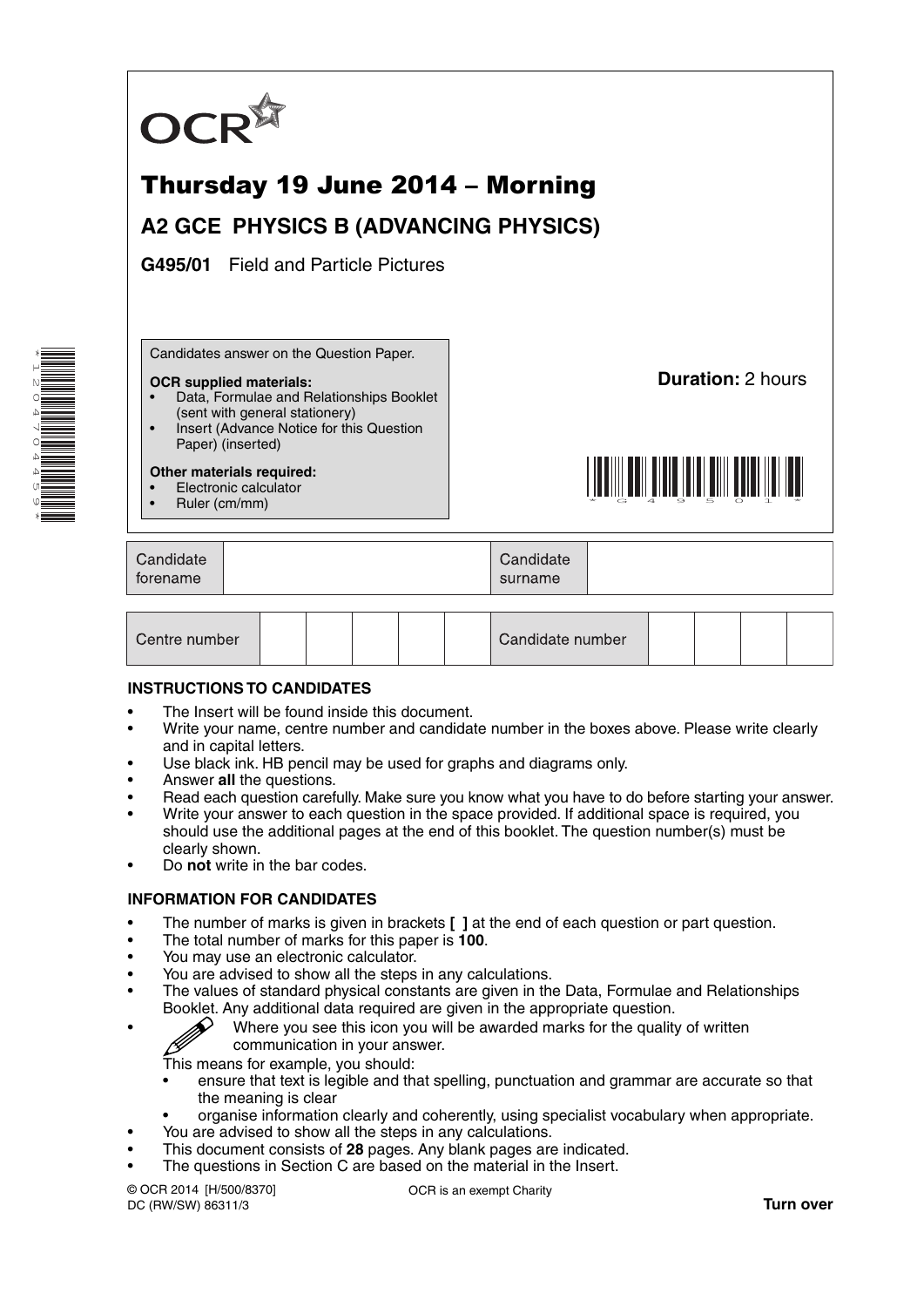### **2**

#### Answer **all** the questions

## **SECTION A**

**1** Here is a list of units.

J  $\,$  JC $^{-1}$  Js $^{-1}$  Jm $^{-1}$  Jkg $^{-1}$ Which unit from the list is a correct unit for:  **(a)** force ........................................................... **[1] (b) absorbed** radiation dose ........................................................... **[1] (c)** potential in an electric field? ........................................................... **[1]**

**2** Which of the graphs, **A**, **B**, **C** or **D**, shows the variation of electrical potential *V* with distance *r* from an electron?



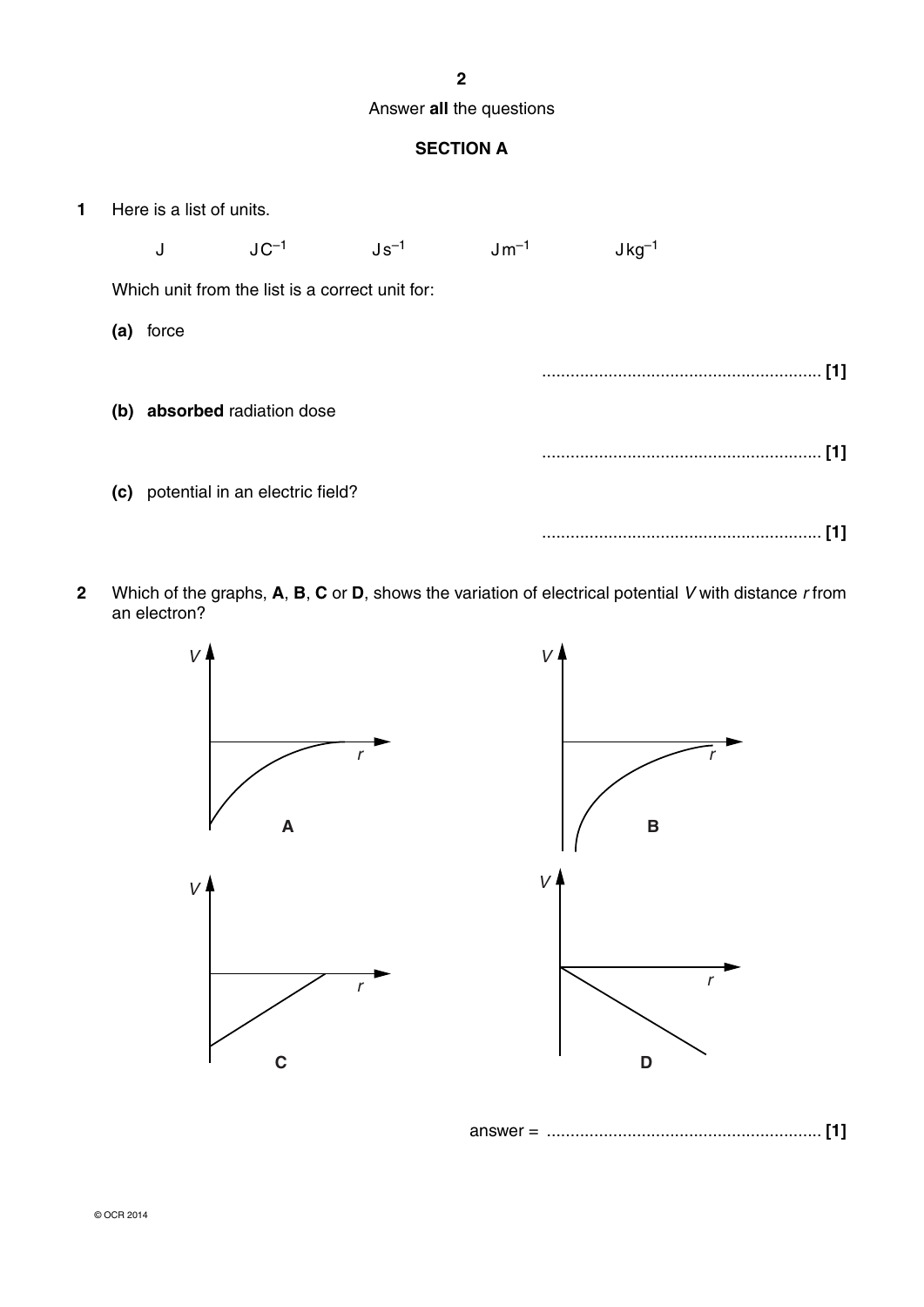**3** Fig. 3.1 shows the paths of an electron and a positron in a uniform magnetic field.



**Fig. 3.1**

 **(a)** State the feature of the paths that shows that the electron has a different sign of charge from a positron.

**[1]**

 **(b)** State the feature of the paths that shows that the electron and the positron have the same magnitude of momentum.

**[1]**

 **(c)** Calculate the force on the positron as it moves through the uniform magnetic field with a speed of  $1.7 \times 10^7$  m s<sup>-1</sup>.

> magnetic field strength  $= 0.45T$ charge on positron =  $1.6 \times 10^{-19}$ C

> > force = ......................................................N **[2]**

© OCR 2014 **Turn over**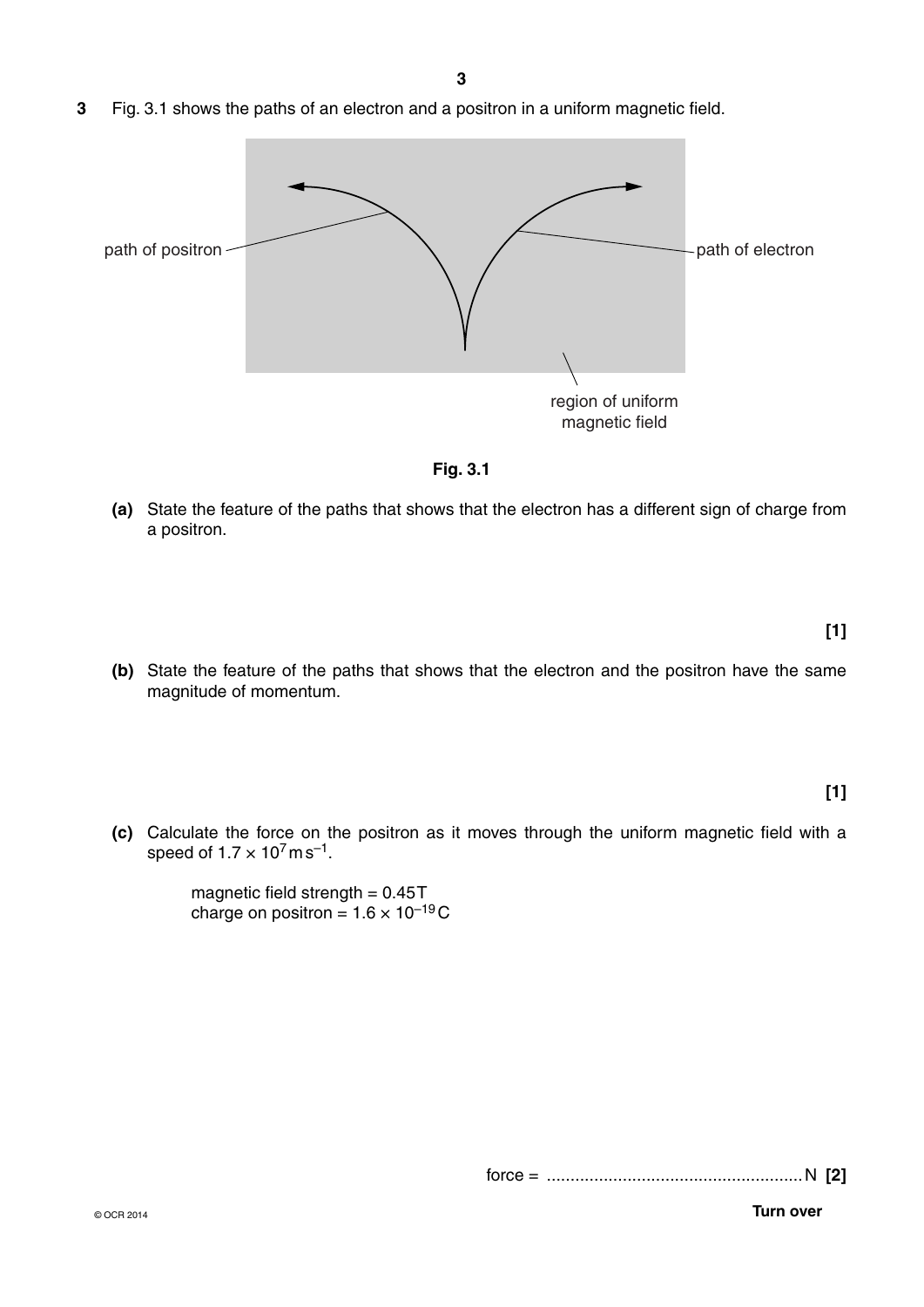**4** Fig. 4.1 shows an ideal transformer.





 **(a)** State the ratio *maximum flux in primary maximum flux in secondary* .

ratio = .......................................................... **[1]**

 **(b)** Calculate the number of turns on the secondary coil.

number of turns = .......................................................... **[2]**

**5** Fig. 5.1 shows how the average binding energy per nucleon varies with nucleon number.





Draw a ring around the section on the graph in which energy can be released from nucleons by the process of fusion. **[1]**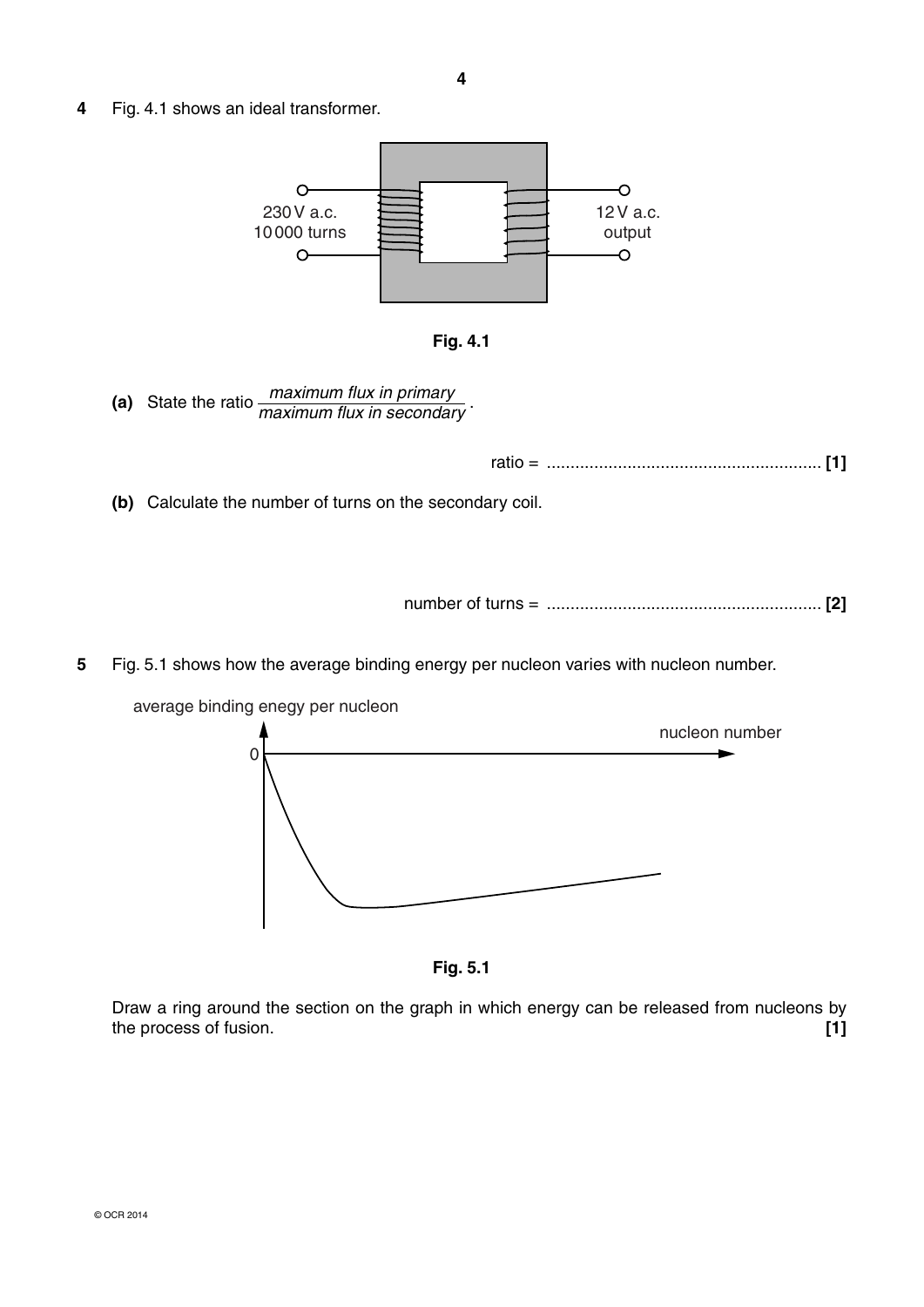**6** In a demonstration, a short unmagnetised iron rod is dropped through a vertical copper tube as shown in Fig. 6.1.





An identical, **magnetised** iron rod takes considerably longer to fall through the copper tube. Explain this demonstration using ideas about the induced emf in the copper tube.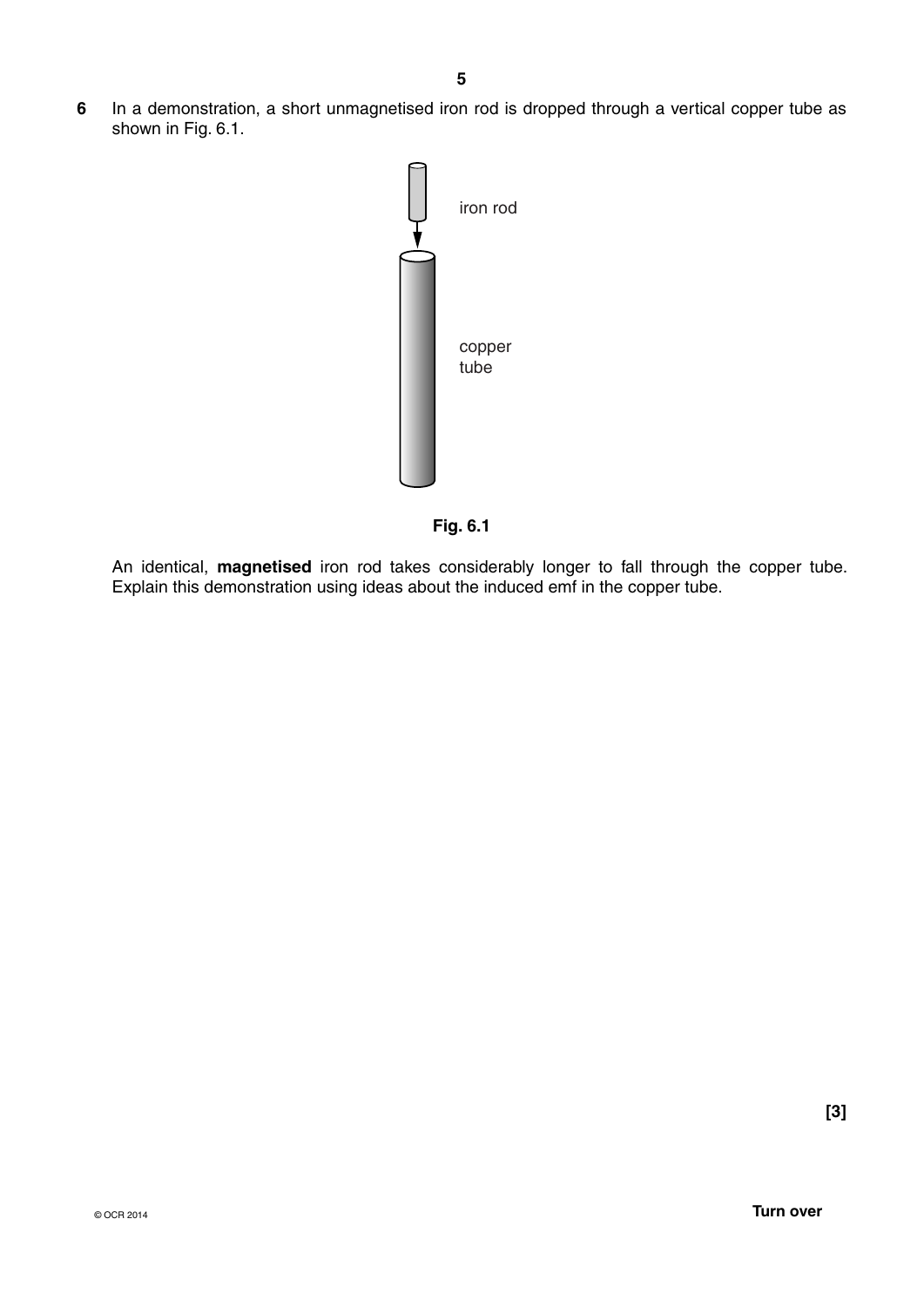**7** The kinetic energy *E* of a particle of mass *m* with momentum *p* is given by

$$
E=\frac{p^2}{2m}.
$$

Calculate the de Broglie wavelength of a proton of kinetic energy  $2.8 \times 10^{-15}$  J.

mass of proton =  $1.7 \times 10^{-27}$  kg  $h = 6.6 \times 10^{-34}$  J s

wavelength = ......................................................m **[3]**

**8** A radioactive source contains two isotopes, X and Y.

Isotope X has a half life of 3 hours Isotope Y has a half life of 6 hours

At the beginning of an experiment the source contains twice as many X nuclei as Y nuclei.

Here is a list of numbers:

**2 3 4 6 9**

Which number represents the ratio  $\frac{\text{activity of X}}{\text{activity of Y}}$  at the beginning of the experiment?

........................................................... **[1]**

**Question 9 begins on page 8**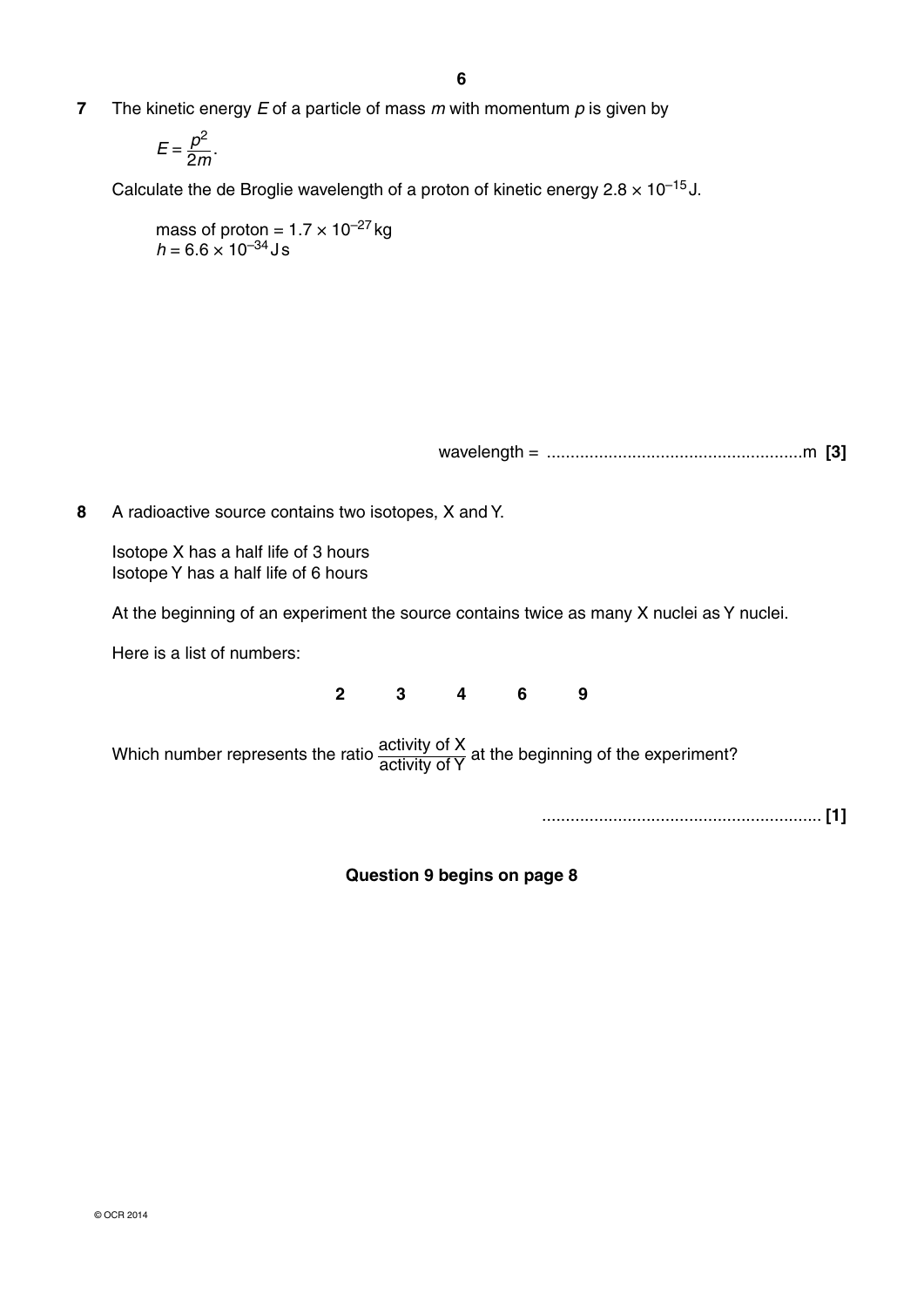**7 BLANK PAGE**

## **PLEASE DO NOT WRITE ON THIS PAGE**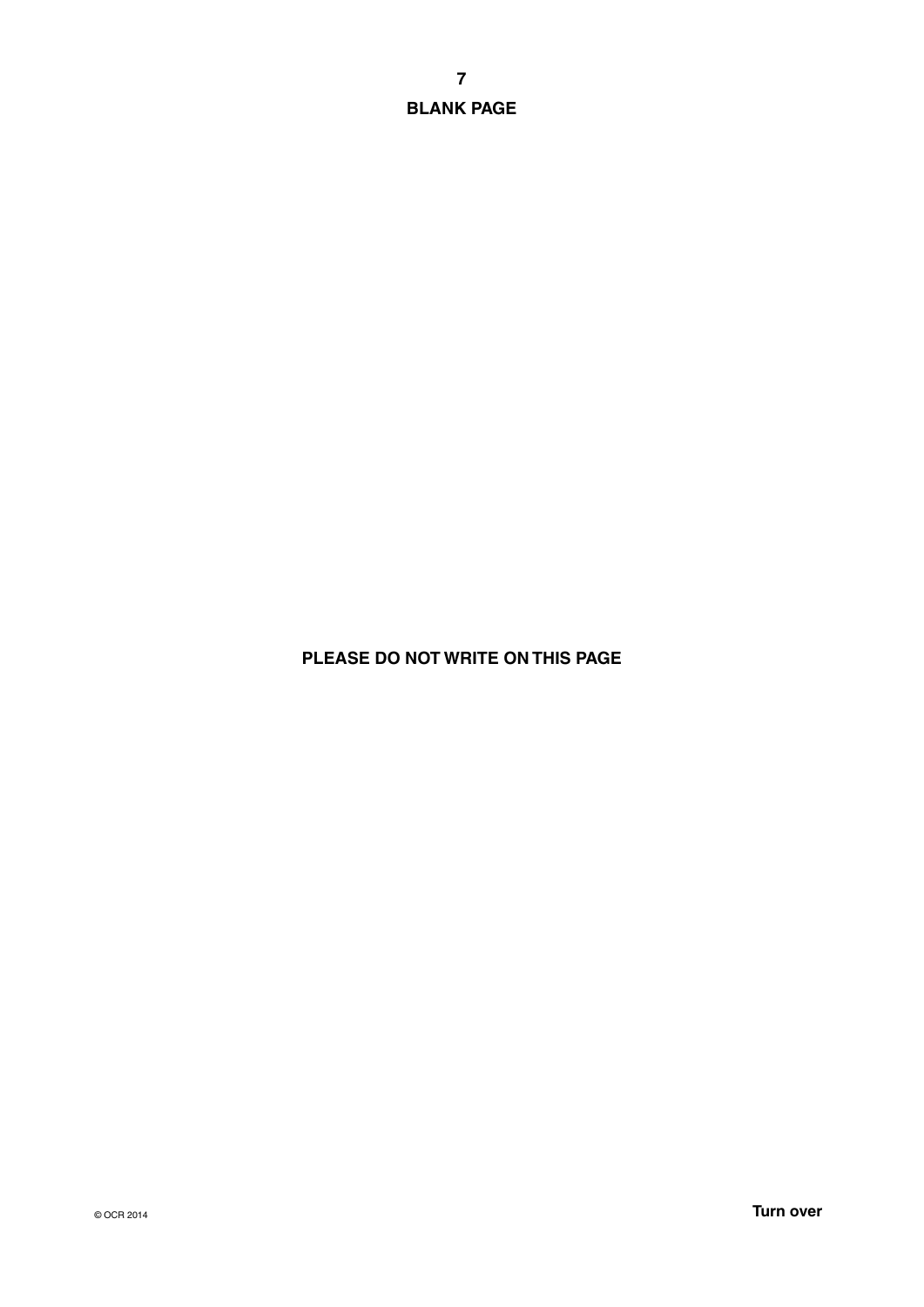**9** This question is about an alpha particle scattering experiment. Fig. 9.1 shows the basic experimental set up.





Fig. 9.2 shows the graph of the results of the original experiment published in 1913. It shows the number of alpha particles scattered at different angles  $\theta$ . The experiment was carried out with gold foil ( $^{197}_{79}$ Au) and silver foil ( $^{108}_{47}$ Ag). You may assume that there were the same number of target nuclei in the path of the alpha particle in each foil.



**Fig. 9.2**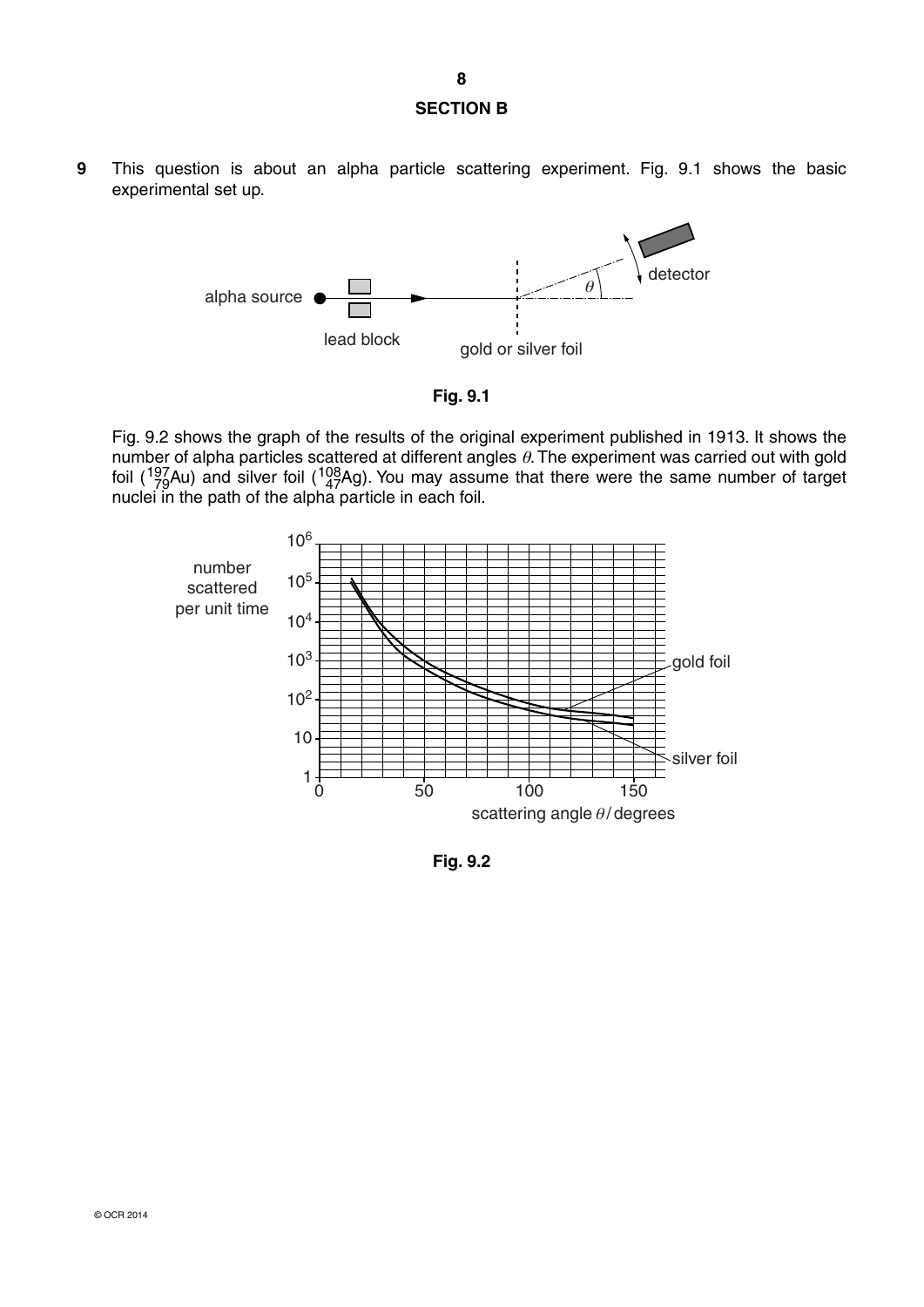**(a)** The experimenters looked at the numbers of particles scattered at a wide range of angles, over times long enough to count many particles at each angle. Describe what the graph shows about the scattering from gold foil. Compare this with the observations using silver foil.



*Your answers should clearly link to the data from the graph.*

**[4]**

 **(b)** Consider a 6.0 MeV alpha particle striking the foil and bouncing directly back. Calculate the distance between the alpha particle and the centre of a target gold nucleus at the instant of closest approach. Assume that at this point all the initial kinetic energy of the alpha particle is electrical potential energy.

> electronic charge,  $e = 1.6 \times 10^{-19}$ C electric force constant,  $k = 9.0 \times 10^9$  N m<sup>2</sup> C<sup>-2</sup> charge on a gold nucleus  $= +79e$ charge on an alpha particle  $= +2e$

> > closest distance = ......................................................m **[3]**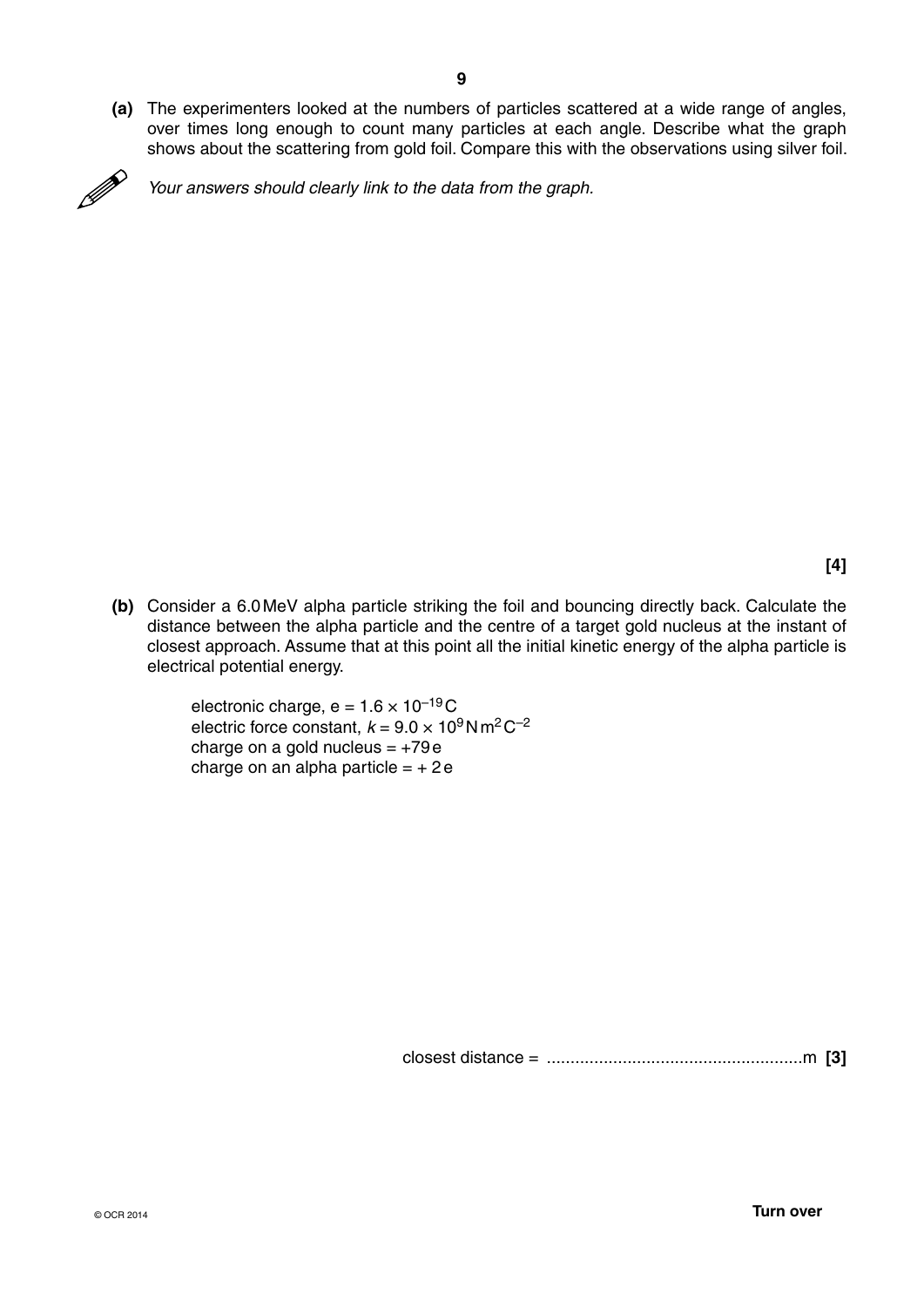- **(c)** Further experiments show that the radii of nuclei are proportional to *A*1/3, where *A* is the number of nucleons in a nucleus.
	- **(i)** Explain why this relationship suggests that the density of nuclei is independent of the number of nucleons within a nucleus.

**[2]**

**(ii)** Calculate the ratio radius of a gold-197 nucleus<br>radius of an aluminium-27 nucleus

| rauc<br>____ |
|--------------|
|--------------|

**[Total: 11]**

**Question 10 begins on page 12**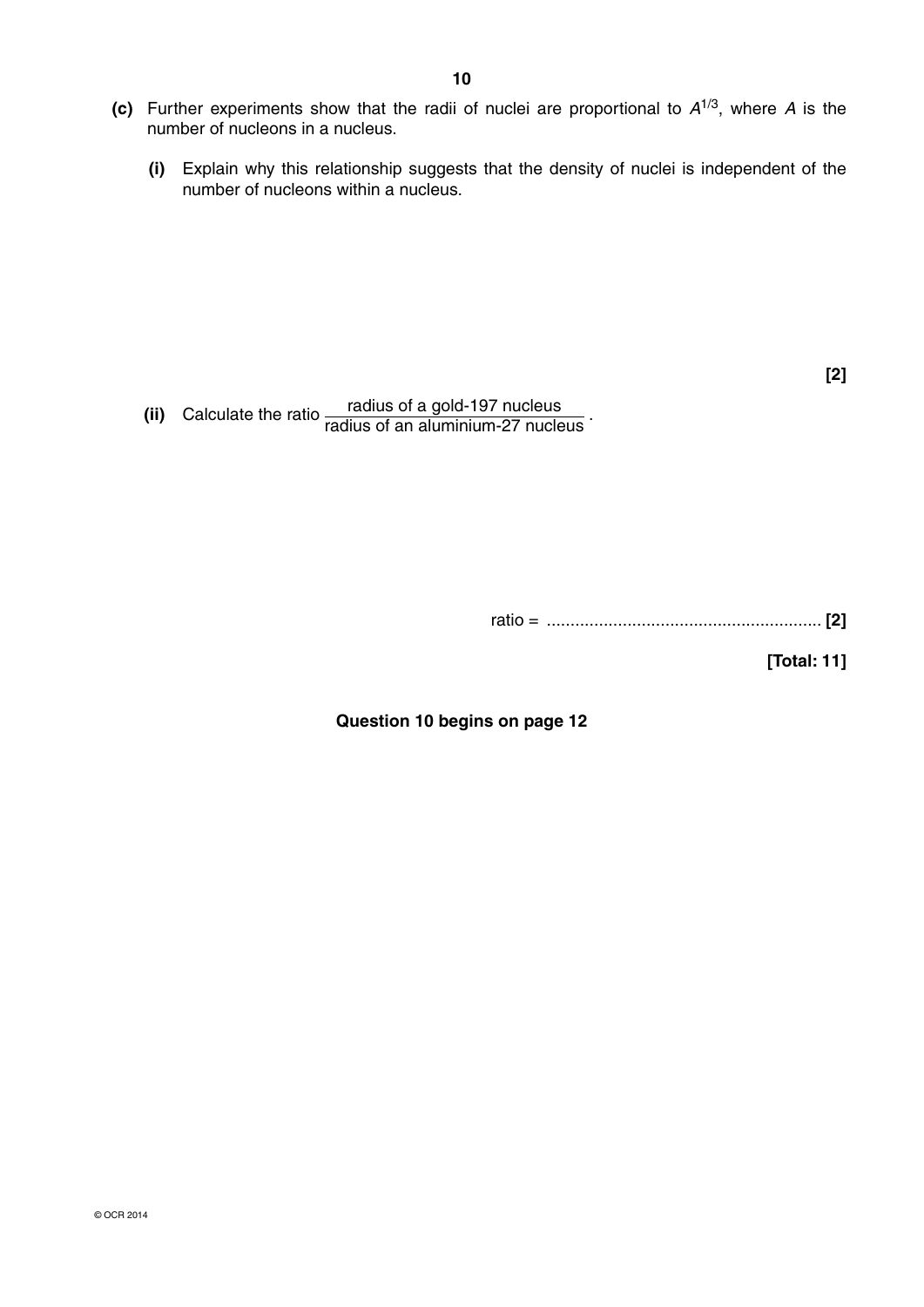**11 BLANK PAGE**

**Question 10 begins on page 12**

**PLEASE DO NOT WRITE ON THIS PAGE**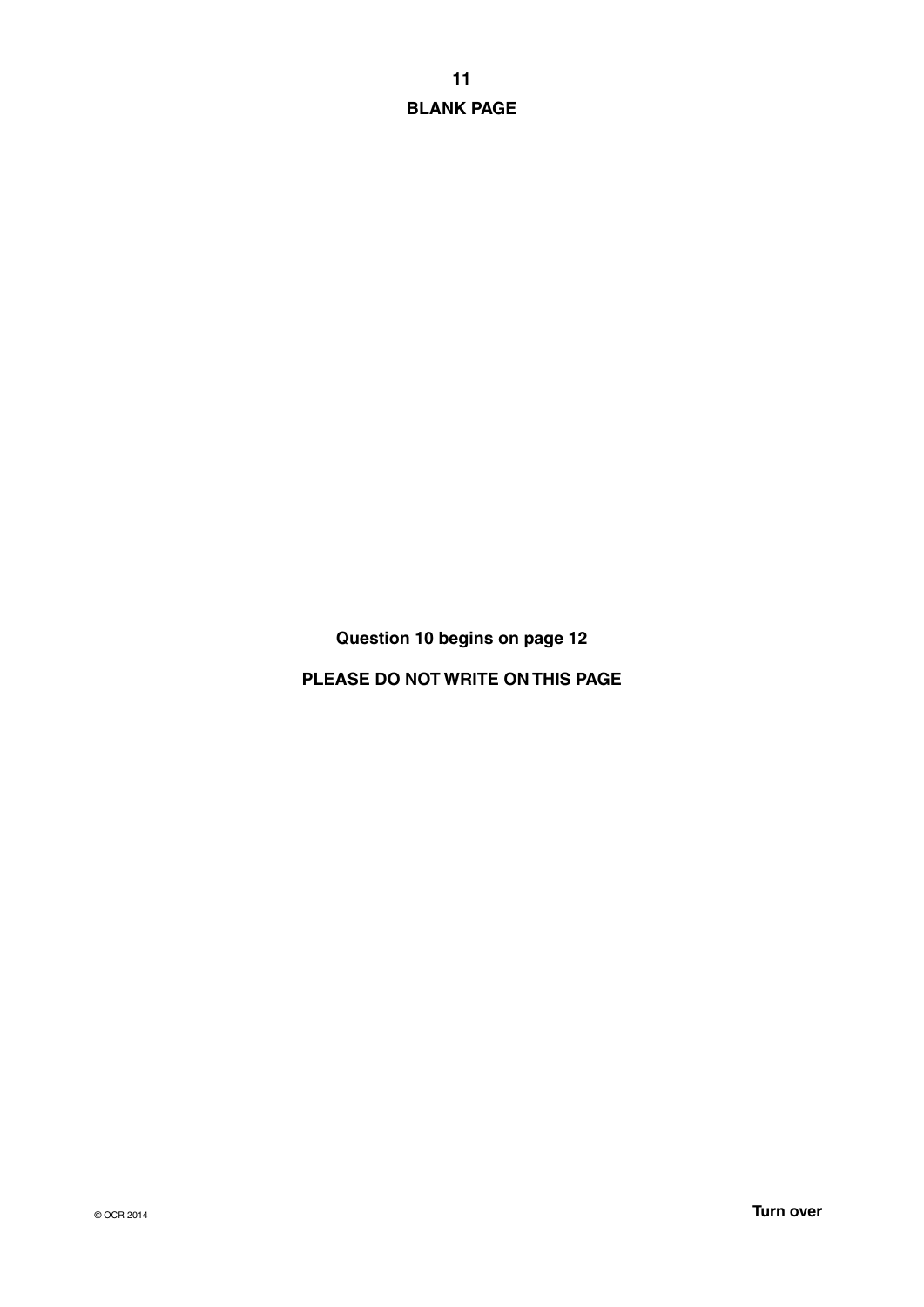**10** This question is about beta decay.

In beta decay the following two processes can occur:

 $netron \rightarrow proton + electron + anti-neutrino$ 

proton  $\rightarrow$  neutron + positron + neutrino.

 **(a)** State **two** of the quantities that must be conserved in beta decay processes.

**[2]**

 **(b) (i)** A neutron can spontaneously decay into a proton. Assuming a neutrino has zero mass, calculate the amount of energy, in J, released when a neutron undergoes beta decay.

> Data: neutron mass =  $1.6749 \times 10^{-27}$  kg proton mass =  $1.6726 \times 10^{-27}$  kg electron mass =  $0.0009 \times 10^{-27}$  kg

> > energy = .......................................................J **[2]**

 **(ii)** Explain why a free proton cannot spontaneously undergo beta decay to a neutron, positron and neutrino.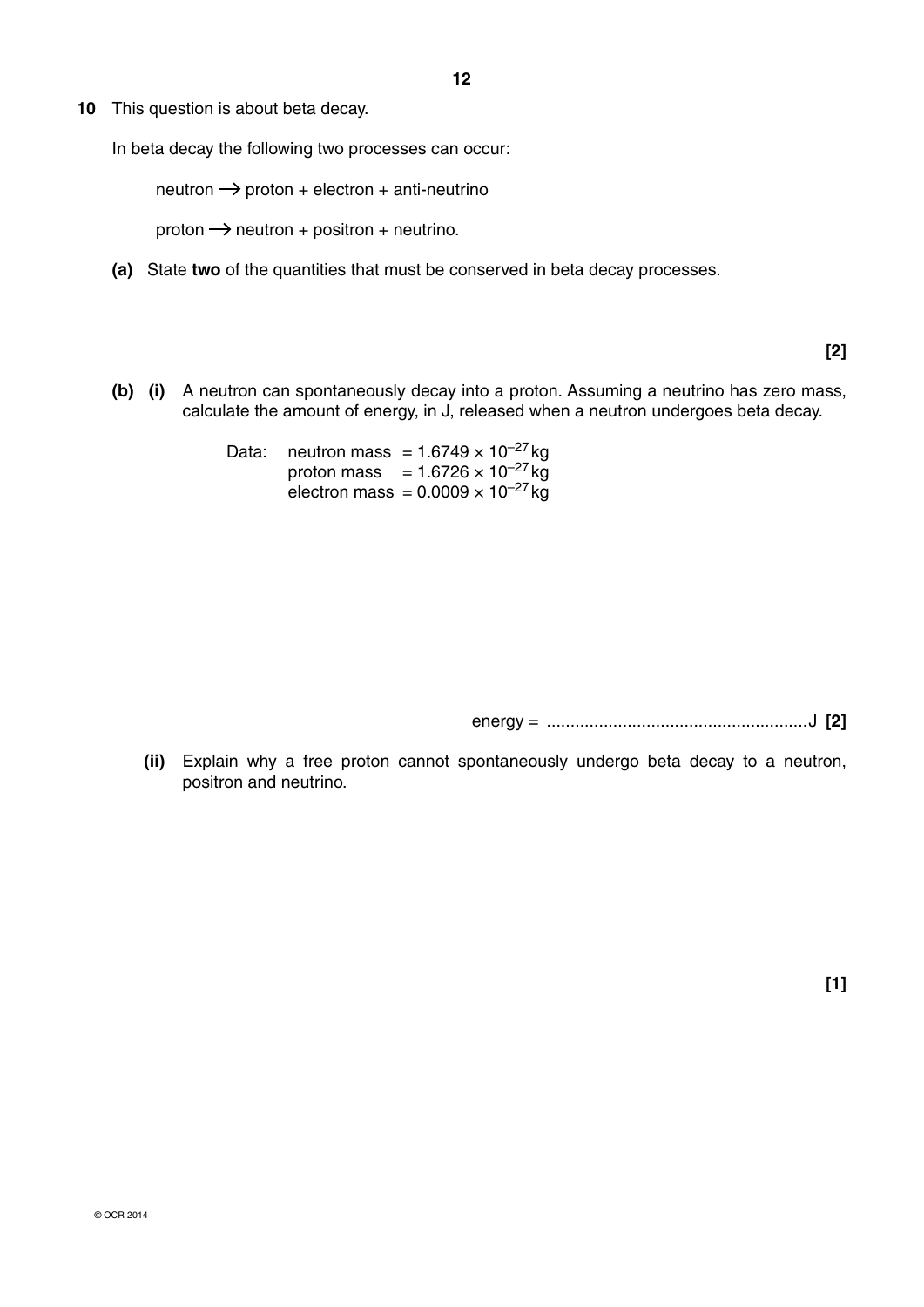- **(c)** In particle physics energies are given in units of eV where  $1 \text{ eV} = 1.6 \times 10^{-19} \text{ J}$ . Similarly, the mass of particles is often given in units of  $eV/c^2$  where  $c$  is the speed of light.
	- **(i)** Show that  $eV/c^2$  is a unit of mass.

**[2]**

 **(ii)** Particle physicists have not been able to assign a precise value to the mass of a neutrino but estimate that it is no more than  $2 \text{ eV}/c^2$ .

Calculate the maximum value of the mass of a neutrino.

maximum mass = .....................................................kg **[2]**

**[Total: 9]**

**Question 11 begins on page 14**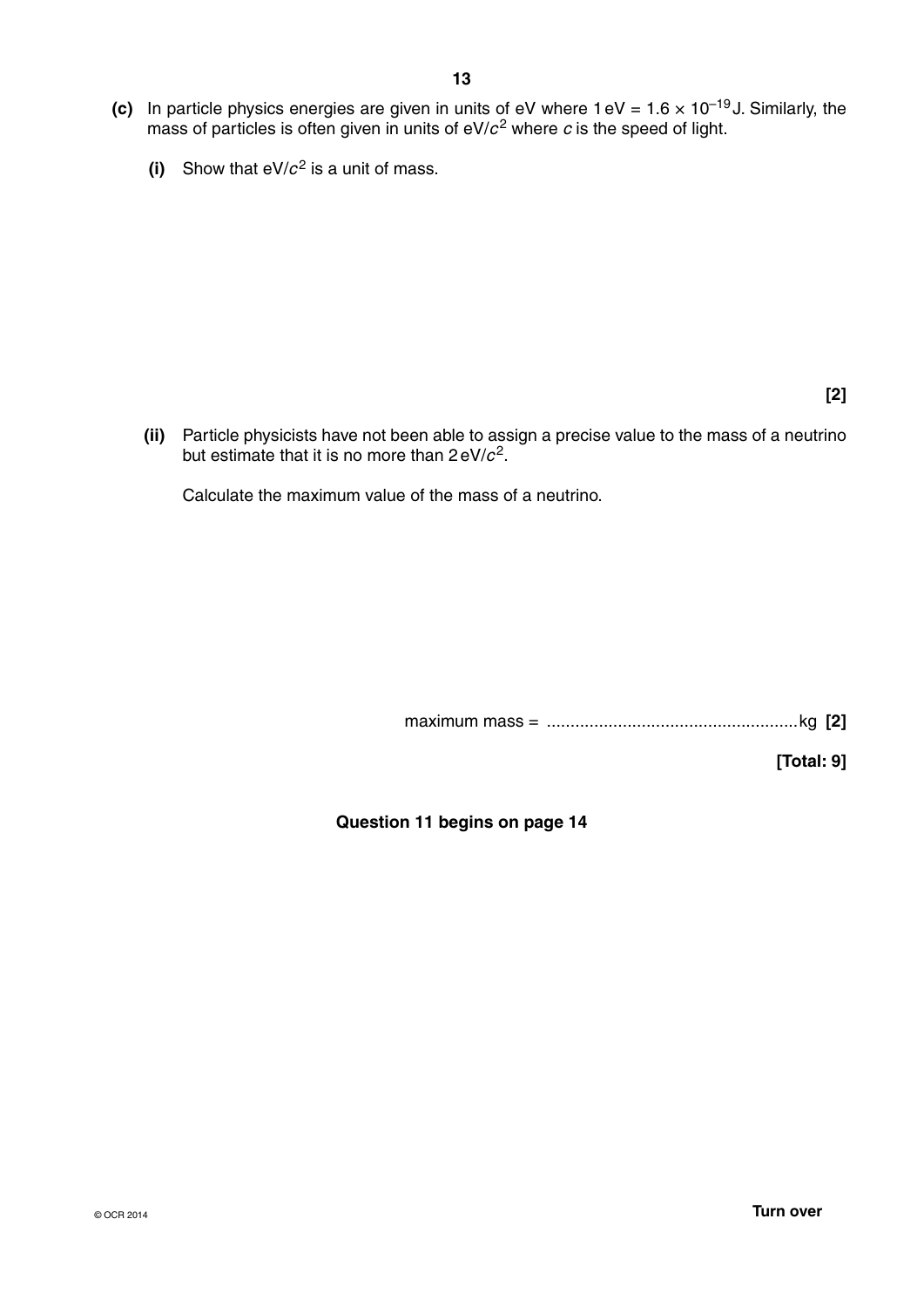**11** This question is about the emf induced in a simple generator. Fig. 11.1 shows a square coil initially perpendicular to a uniform magnetic field.



**Fig. 11.1**

 **(a)** Fig. 11.2 shows how the flux linkage through the coil changes as it rotates in the field.





The coil has 200 turns. The magnetic field has a flux density of  $7.5 \times 10^{-2}$ T.

Use these data and data from the graph to calculate the length of a side of the square coil.

length of side = ......................................................m **[2]**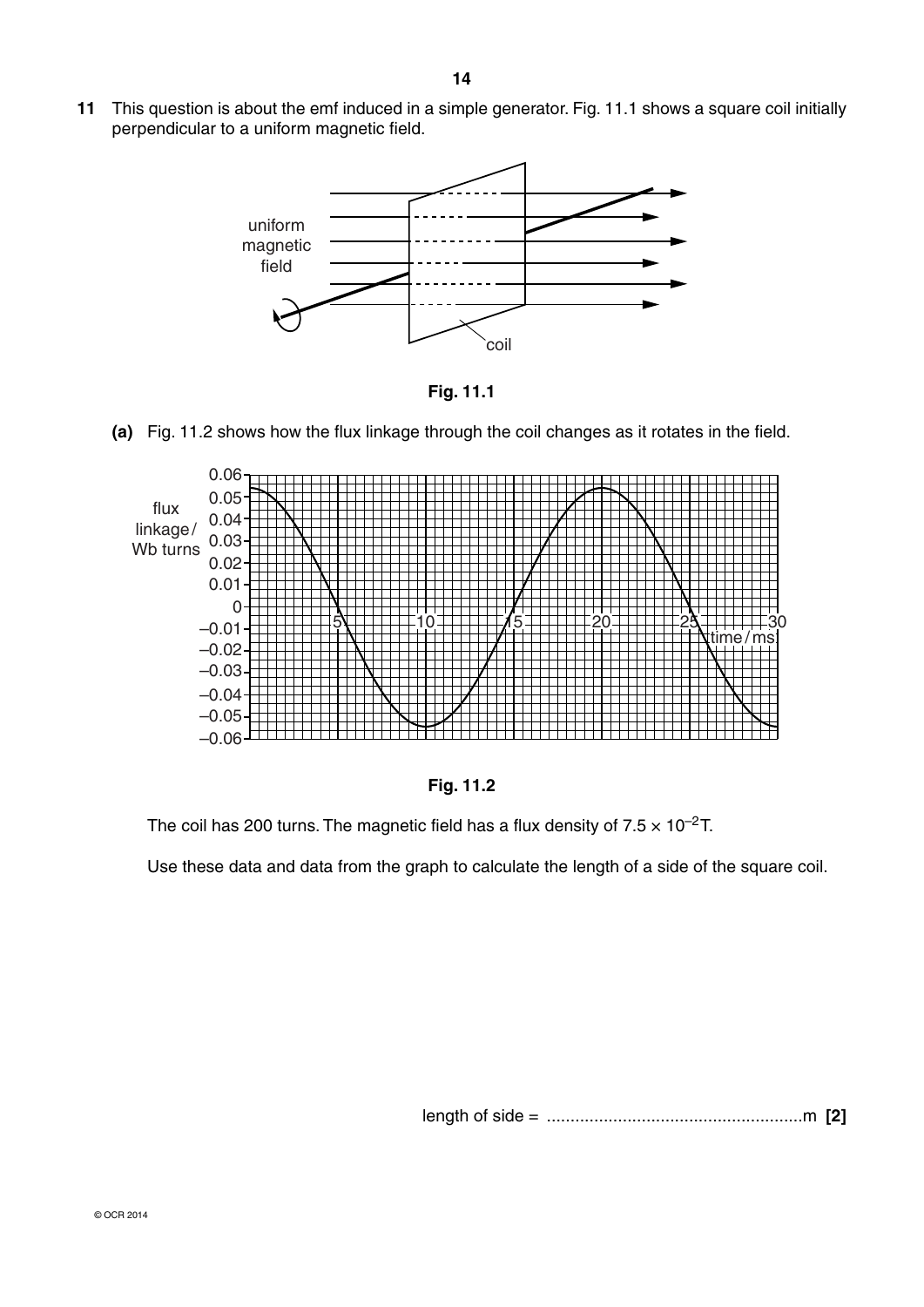**(b)** An emf is induced in the coil as it rotates. Data from the graph may be used to estimate the maximum emf by two methods. Method 1 uses the maximum gradient of the graph.

Method 2 uses the equation

emf = maximum flux linkage × 2π*f* sin(2π*ft* )

where *f* is the frequency of the emf and *t* is the time.

Use both methods to calculate the maximum emf. Explain which answer you have most confidence in.

Method 1:

maximum emf = ............................................................ V

Method 2:

maximum emf = ............................................................ V

Comments on the methods and results:

**[8]**

**[Total: 10]**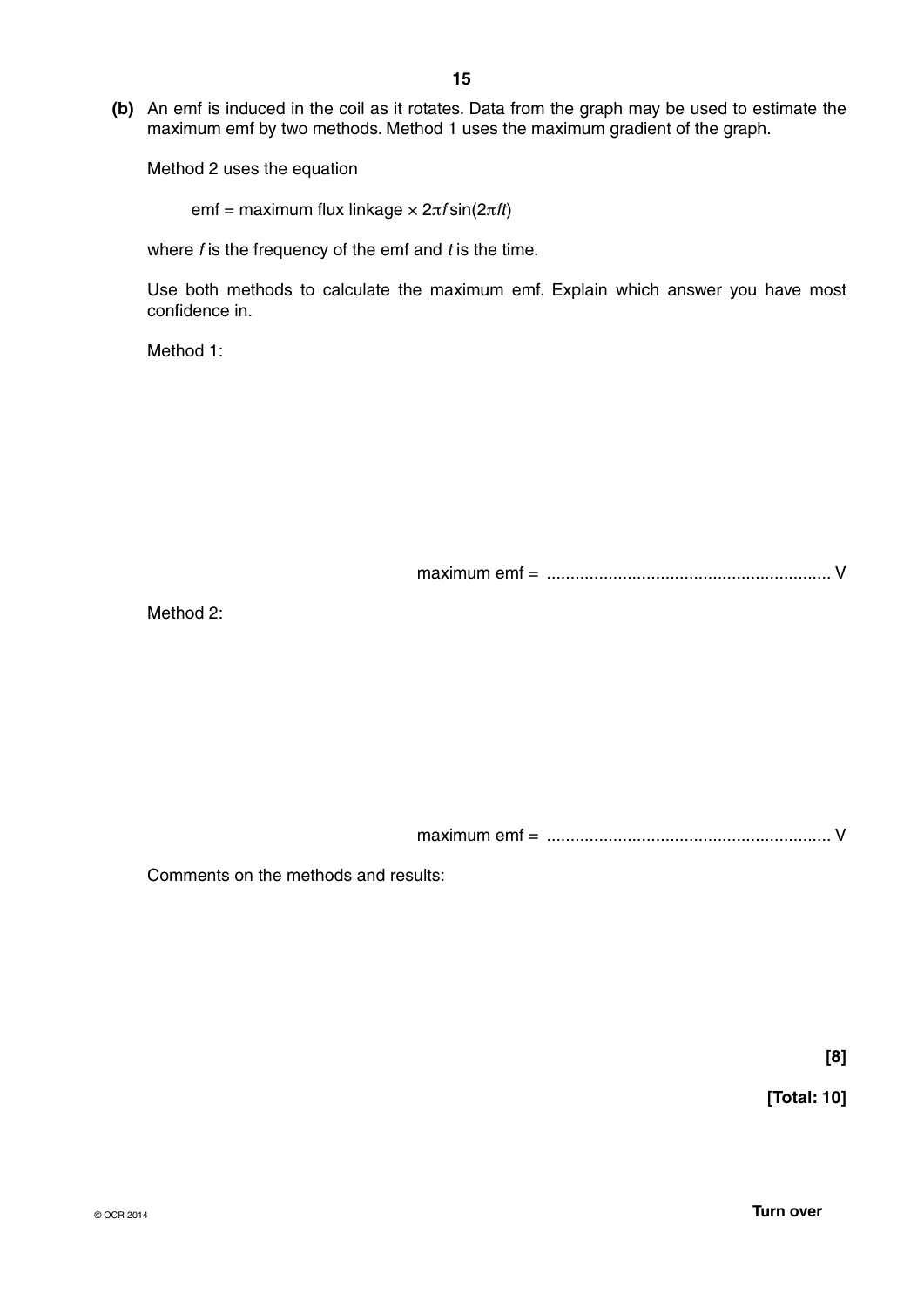**12** This question is about a test of Special Relativity. In 1962 William Bertozzi designed an experiment which measured the velocity of electrons with a range of kinetic energies. He wanted to test Einstein's prediction that particles could not travel faster than the speed of light.



**Fig. 12.1**

Simplified experimental design of Bertozzi's experiment.

Electrons are accelerated in a region of uniform electric field. The time taken to travel the 8.4 m between timing sensors  $T_1$  and  $T_2$  is recorded. The experiment is carried out in a vacuum.

- **(a)** Draw four field lines representing the uniform electric field in the accelerating region. **[2]**
- **(b)** In one run of the experiment the accelerating p.d. was  $5.0 \times 10^5$  V.
	- **(i)** Show that the kinetic energy gained by the electrons passing through the accelerating field region is  $8.0 \times 10^{-14}$  J.

 $e = 1.6 \times 10^{-19}$ C

**[1]**

**[2]**

**(ii)** Show that the speed *v* of an electron of kinetic energy  $8.0 \times 10^{-14}$  J would be calculated to be about  $4 \times 10^8 \text{ m s}^{-1}$  when relativistic effects are ignored.

mass of electron =  $9.1 \times 10^{-31}$  kg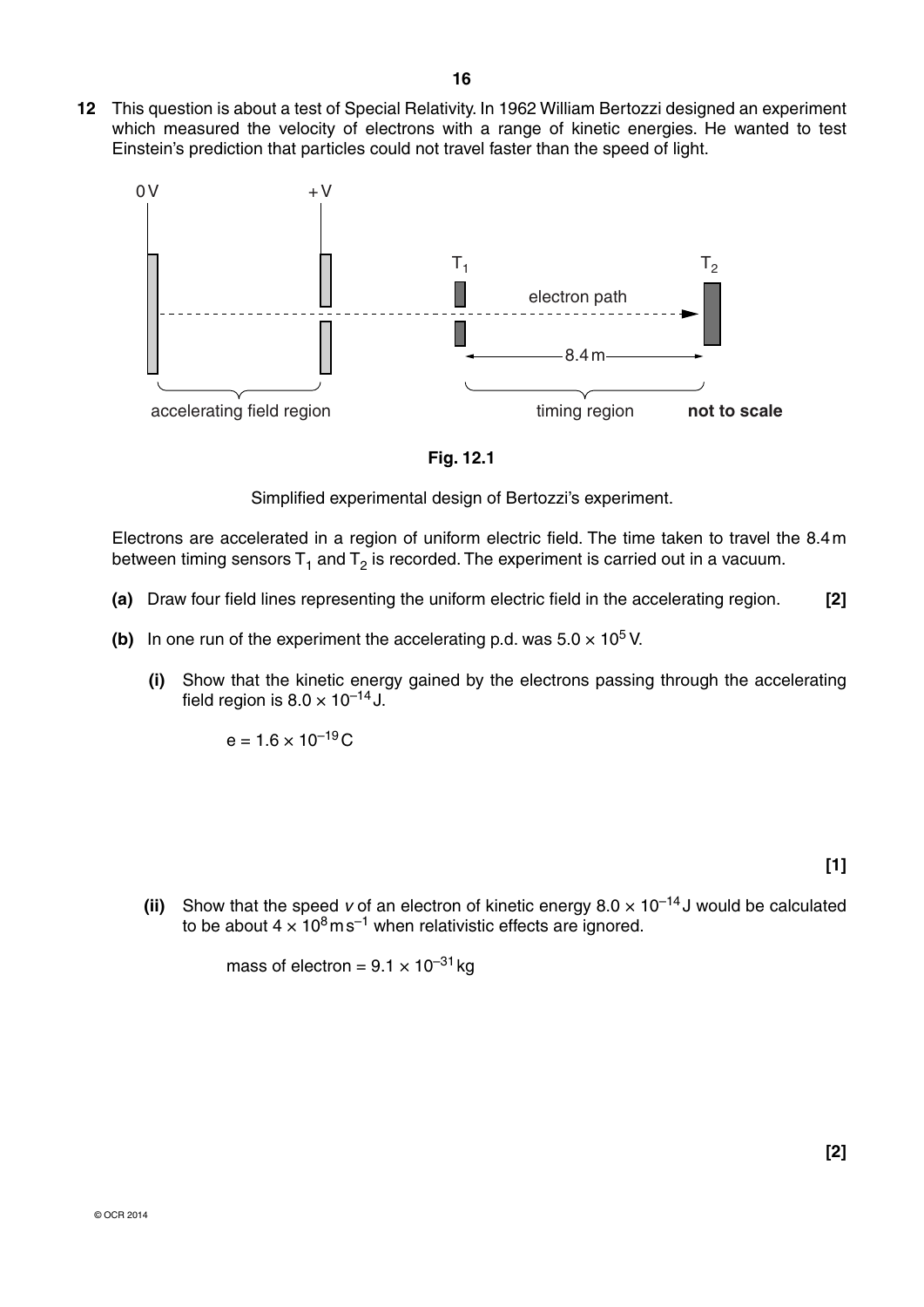**(c)** In the experiment, the 8.0  $\times$  10<sup>-14</sup> J electrons took 3.2  $\times$  10<sup>-8</sup>s to travel across the timing region. Show that the measured velocity of the electrons was  $2.6 \times 10^8 \text{ m s}^{-1}$ .

**[1]**

**(d)** (i) Show that the kinetic energy  $8.0 \times 10^{-14}$  J is comparable to the rest energy of an electron. Hence calculate the relativistic factor  $\gamma$ .

speed of light =  $3.0 \times 10^8$  m s<sup>-1</sup>

relativistic factor γ = .......................................................... **[2]**

**(ii)** Use your value for the relativistic factor  $\gamma$  to calculate a value for the velocity of the electron when relativistic effects are considered.

velocity of electron = ................................................ m s–1 **[2]**

 **(iii)** Comment on your answer to **d(ii)**.

**[1]**

 **(e)** Bertozzi could have designed this experiment to use protons. Suggest and explain why he chose to use electrons in the experiment rather than protons.

**[2]**

**[Total: 13]**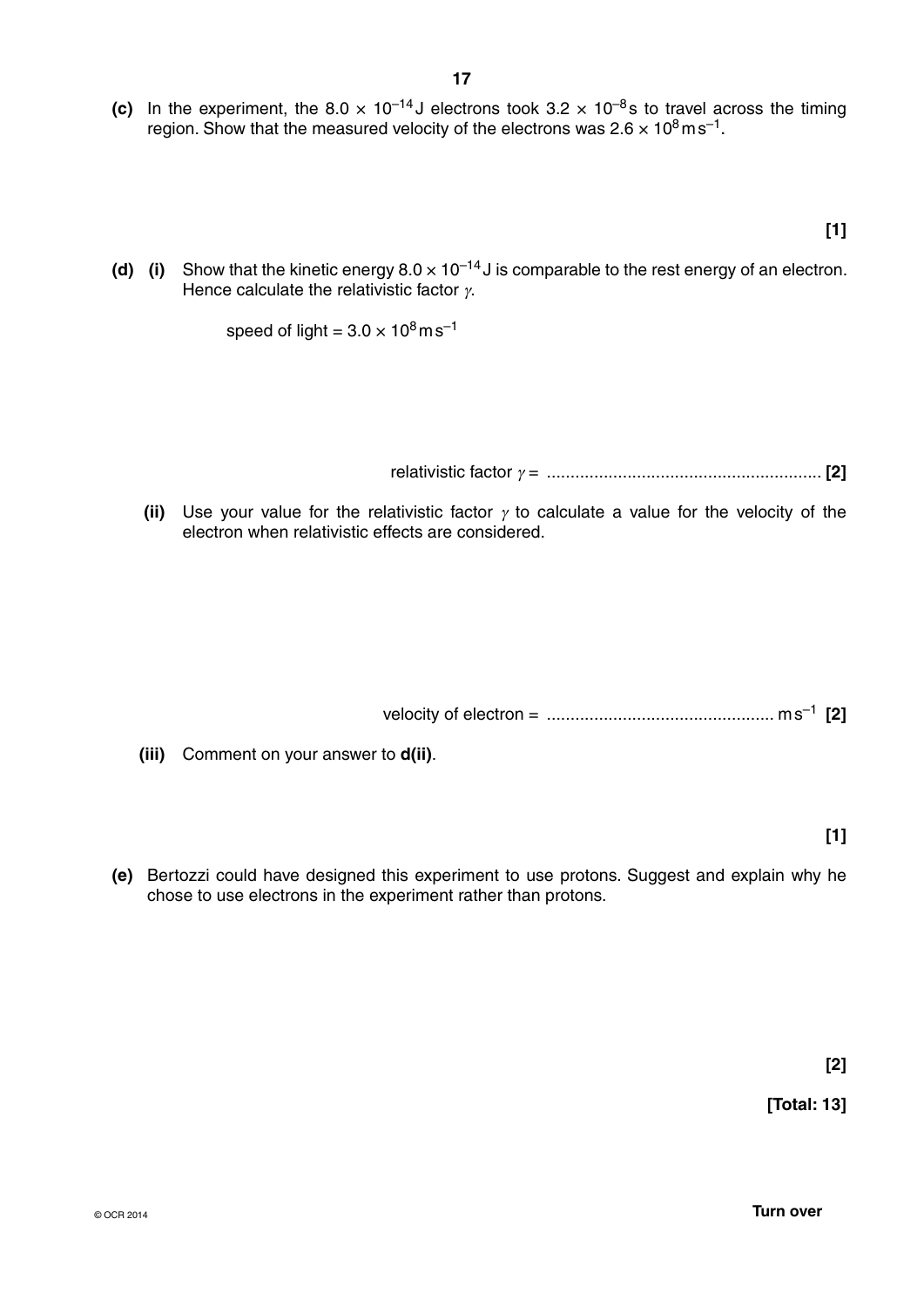## **SECTION C**

### **The questions in this section are based on the insert.**

**13** LiF chips have taken over from photographic film as a means of monitoring ionising radiation dose. State and explain **three** properties of the LiF chips which make them better than photographic film for this purpose.

Property 1

Property 2

Property 3

**[6]**

**[Total: 6]**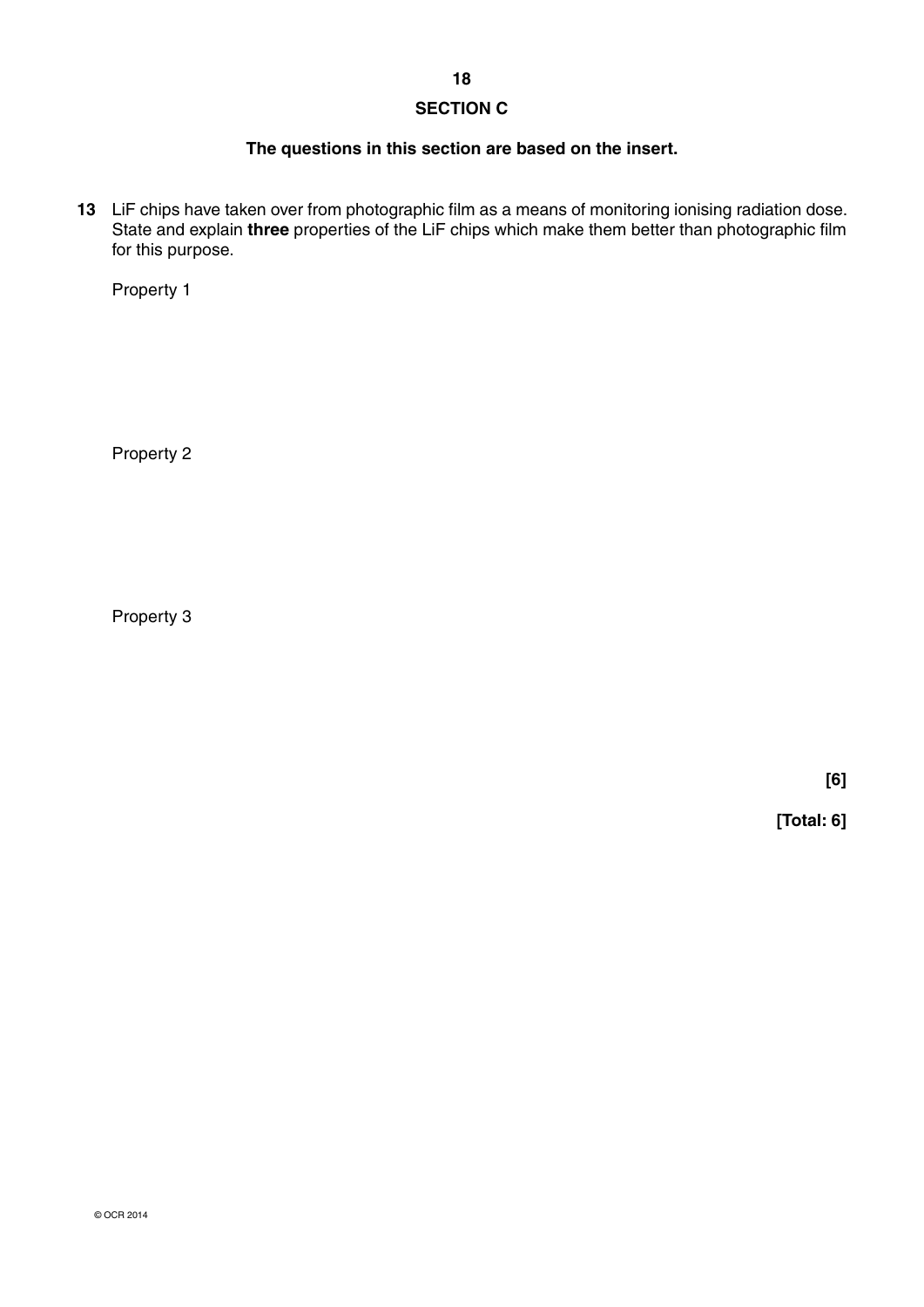**14 (a)** Explain why *dose equivalent* in Sv (line 4) rather than *absorbed dose* in Gy is used to monitor radiation exposure.

**[2]**

 **(b)** Physicists in hospital departments have their absorbed dose monitored continuously to check if their dose equivalents lie within safe margins. Use the data in Fig. 14.1 to calculate the total dose equivalent for a particular physicist in one year. The radiation received is a mixture of gamma rays and neutrons; assume the radiation is received by the whole mass.

| Mass of physicist                    | $62$ kg |
|--------------------------------------|---------|
| Total ionising radiation received    | 0.12J   |
| Gamma ray percentage of total energy | 75%     |
| Neutron percentage of total energy   | 25%     |
| Gamma ray quality factor             |         |
| Neutron quality factor               |         |



total dose equivalent = .................................................... Sv **[4]**

**[Total: 6]**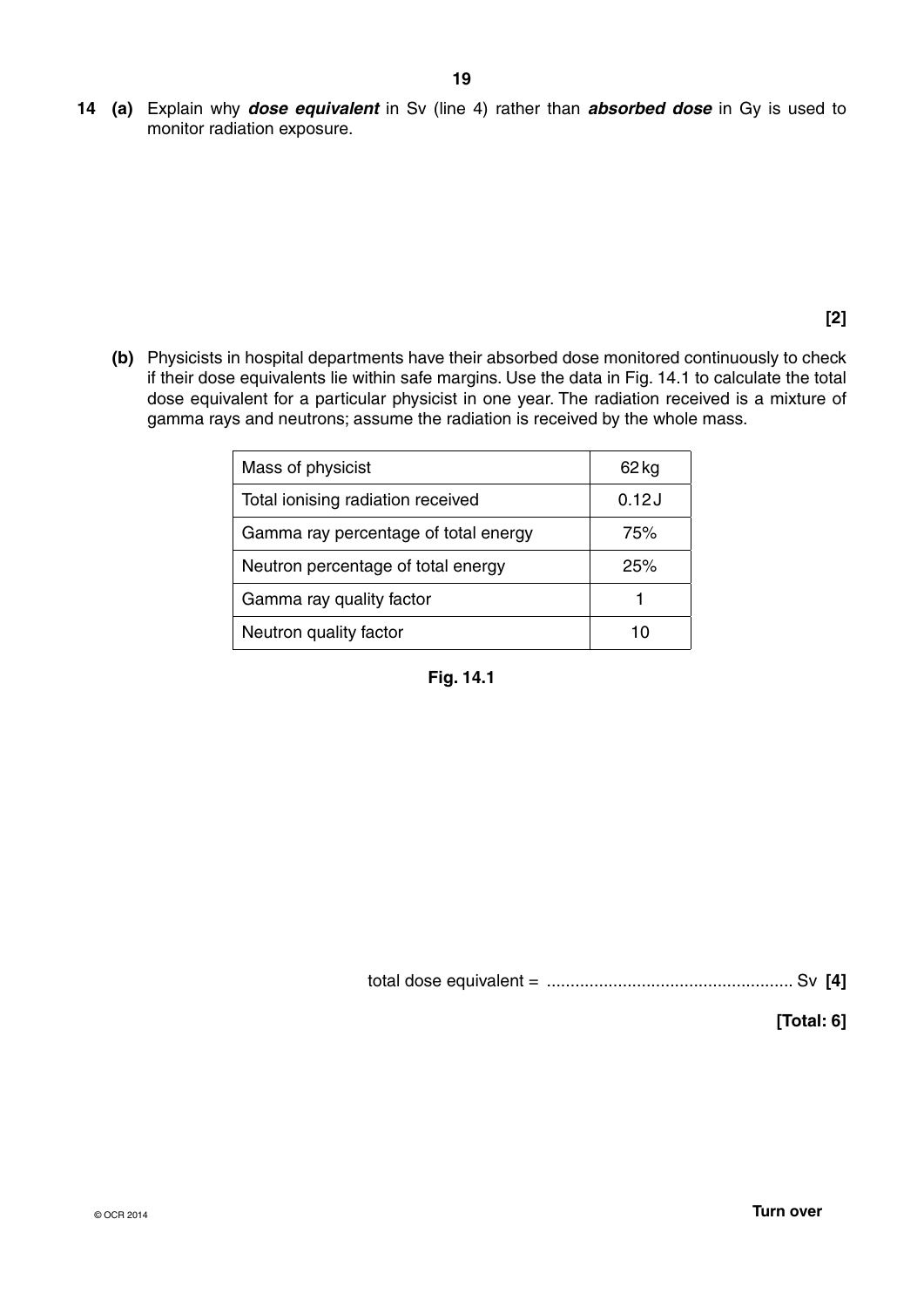**15** This question is about the physical properties of lithium fluoride crystals (TLD 'chips').

The mechanical properties of the material of the chips require them to be handled with some care. Use the internal structure of such ionic crystals (Fig. 15.1) to explain how this structure gives them these properties.



**Fig. 15.1**



 *In your answer you should clearly identify the relevant properties and link them to the structure.*

**[3]**

**[Total: 3]**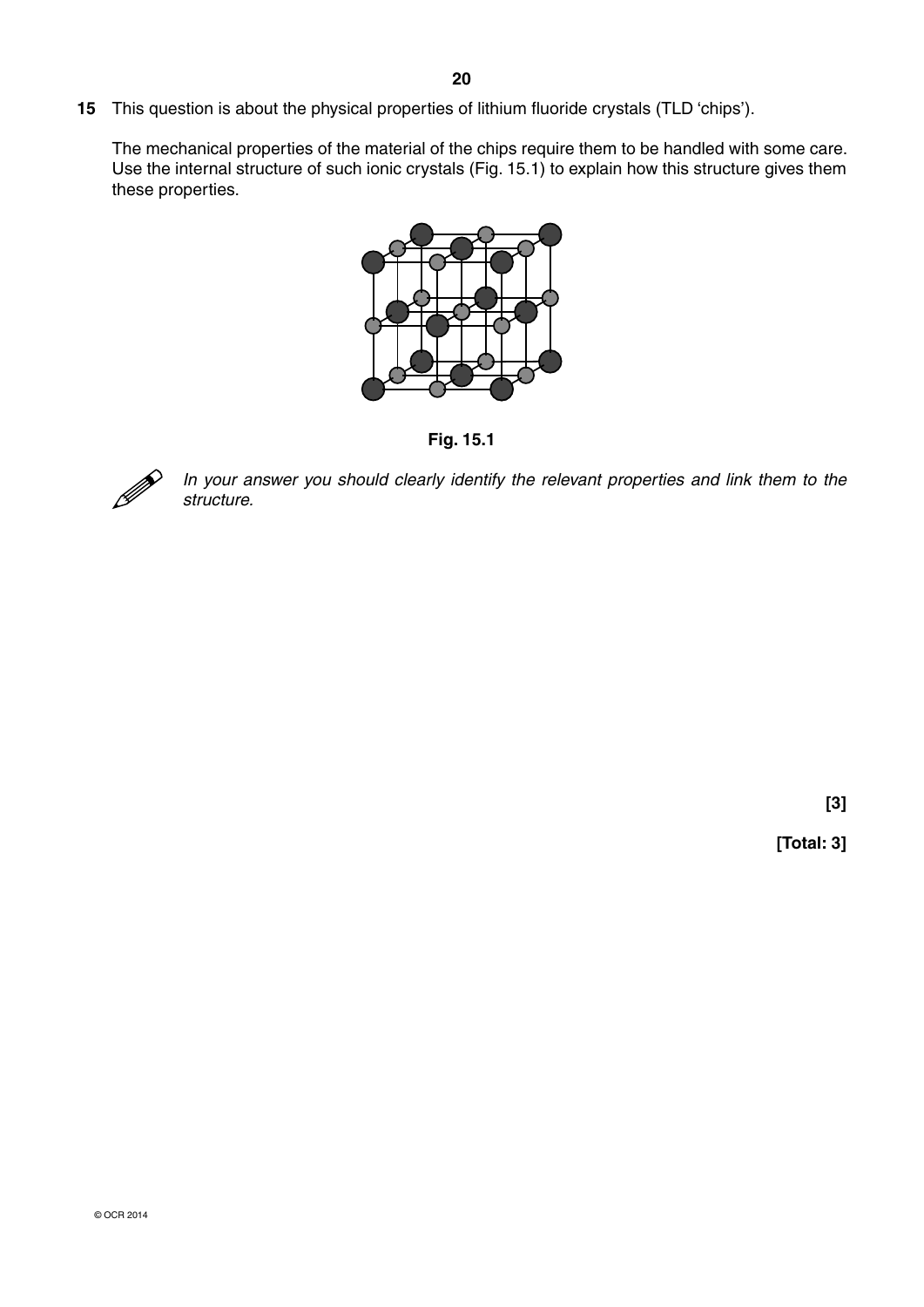- **16** This question is about the use of lithium fluoride (LiF) crystals in measuring radiation dose.
	- (a) Show that the number of magnesium defect sites in a single chip is about  $5 \times 10^{17}$ . Assume a doping level of one magnesium ion per thousand pairs of LiF ions.

dimensions of a chip:  $3.0$  mm  $\times$   $2.0$  mm  $\times$   $1.5$  mm density of LiF =  $2600$  kg m<sup>-3</sup> molar mass of LiF ion pairs =  $26 \times 10^{-3}$  kg mol<sup>-1</sup> Avogadro constant =  $6.0 \times 10^{23}$  mol<sup>-1</sup>

**[4]**

**(b)** The energy received by a single chip from a dose of 2 Gy is about  $6 \times 10^{-5}$  J. 0.5% of this is used to promote electrons within the crystal (line 20). For this dose, 1 in 10<sup>6</sup> defect sites gain a promoted electron. Show that the energy provided for each electron transition is about 4 eV.

electronic charge =  $1.6 \times 10^{-19}$ C

energy provided by radiation for each electron transition = ........................................... eV **[4]**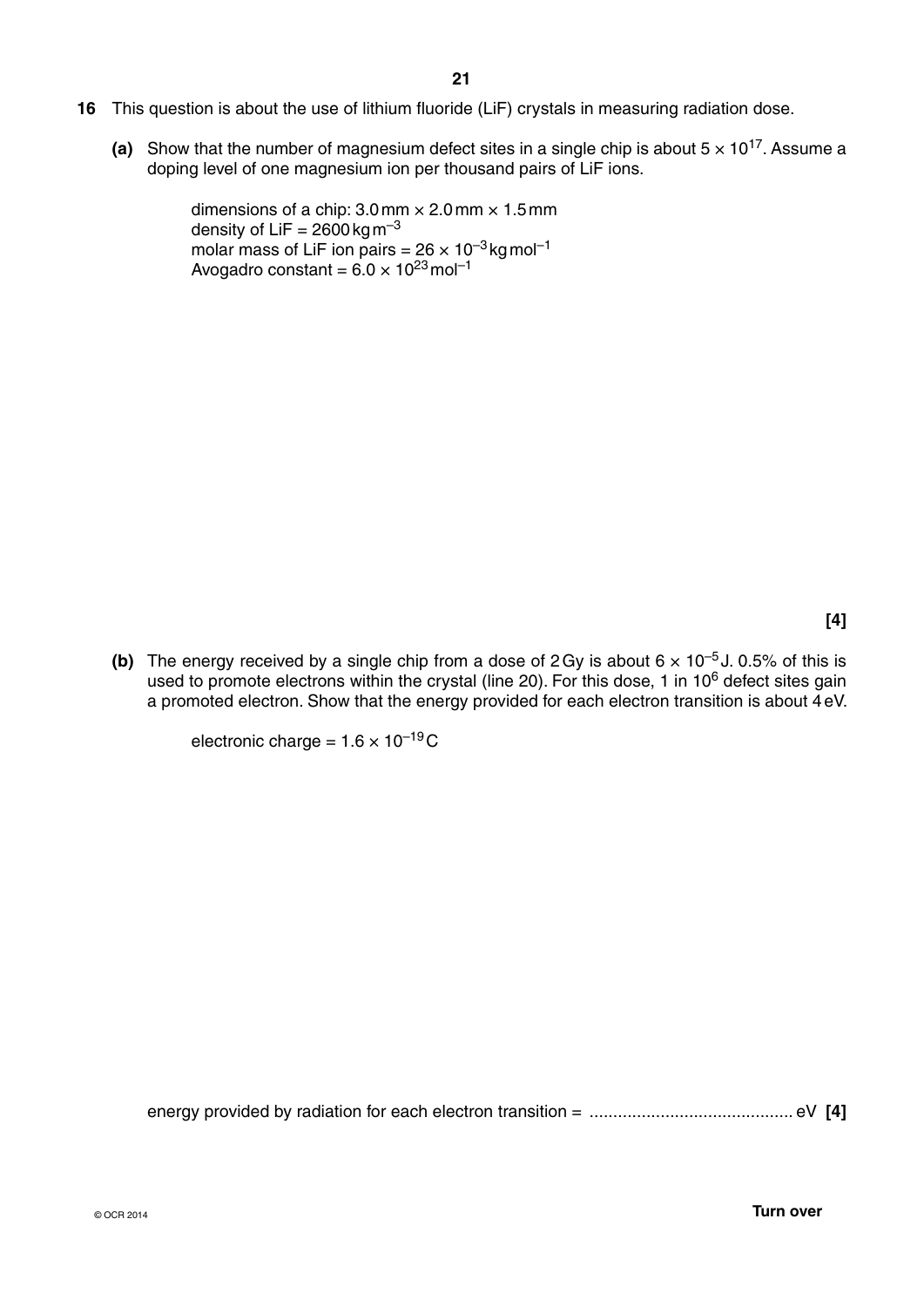**(c)** Calculate the wavelength of the light emitted when an electron returns to the ground level after heating (line 30). Assume that all this energy is given to the emitted photon.

> $h = 6.6 \times 10^{-34}$ Js  $c = 3.0 \times 10^8 \text{ms}^{-1}$

> > wavelength = ......................................................m **[2]**

**[Total: 10]**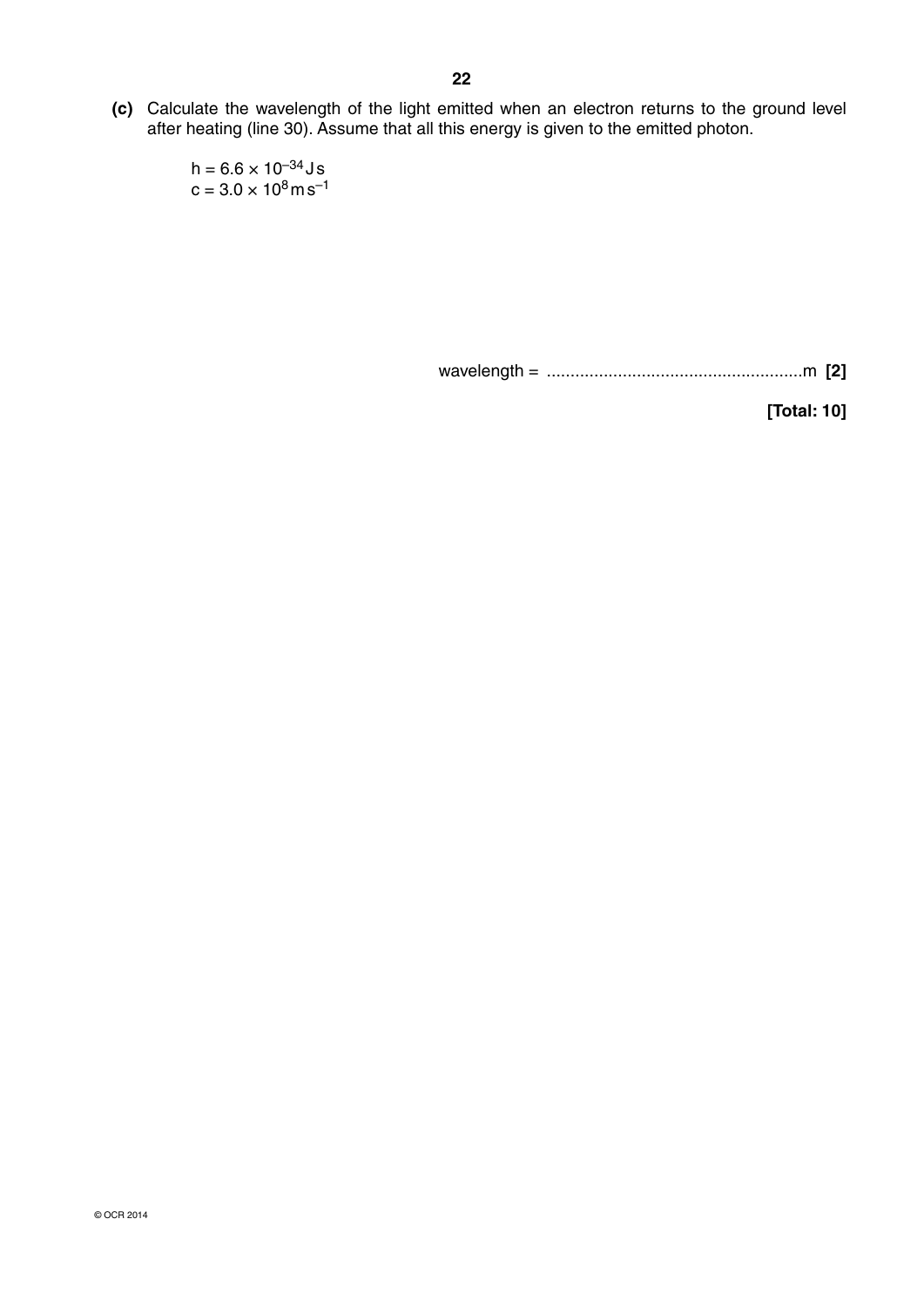**17** Electrons promoted to the higher energy level by incident radiation will naturally fall back to their ground state in time. This is called *fading* (line 25) and can amount to 5% over a three month period. Assuming the decay is exponential, the half life can be calculated as follows:

$$
N = N_0 e^{-\lambda t}
$$
  

$$
\frac{N}{N_0} = 0.95 = e^{-\lambda t}
$$
 (1)

 $\ln 0.95 = -\lambda t$  (2)

 $\lambda = -\ln 0.95 / 3$  month = 0.017 month<sup>-1</sup> (3)

 $t_{1/2} = 0.69 / 0.017$  month<sup>-1</sup> = 41 months (4)

Explain each of the steps (1) to (4) in this correct calculation:

(1)

(2)

(3)

(4)

**[4]**

**[Total: 4]**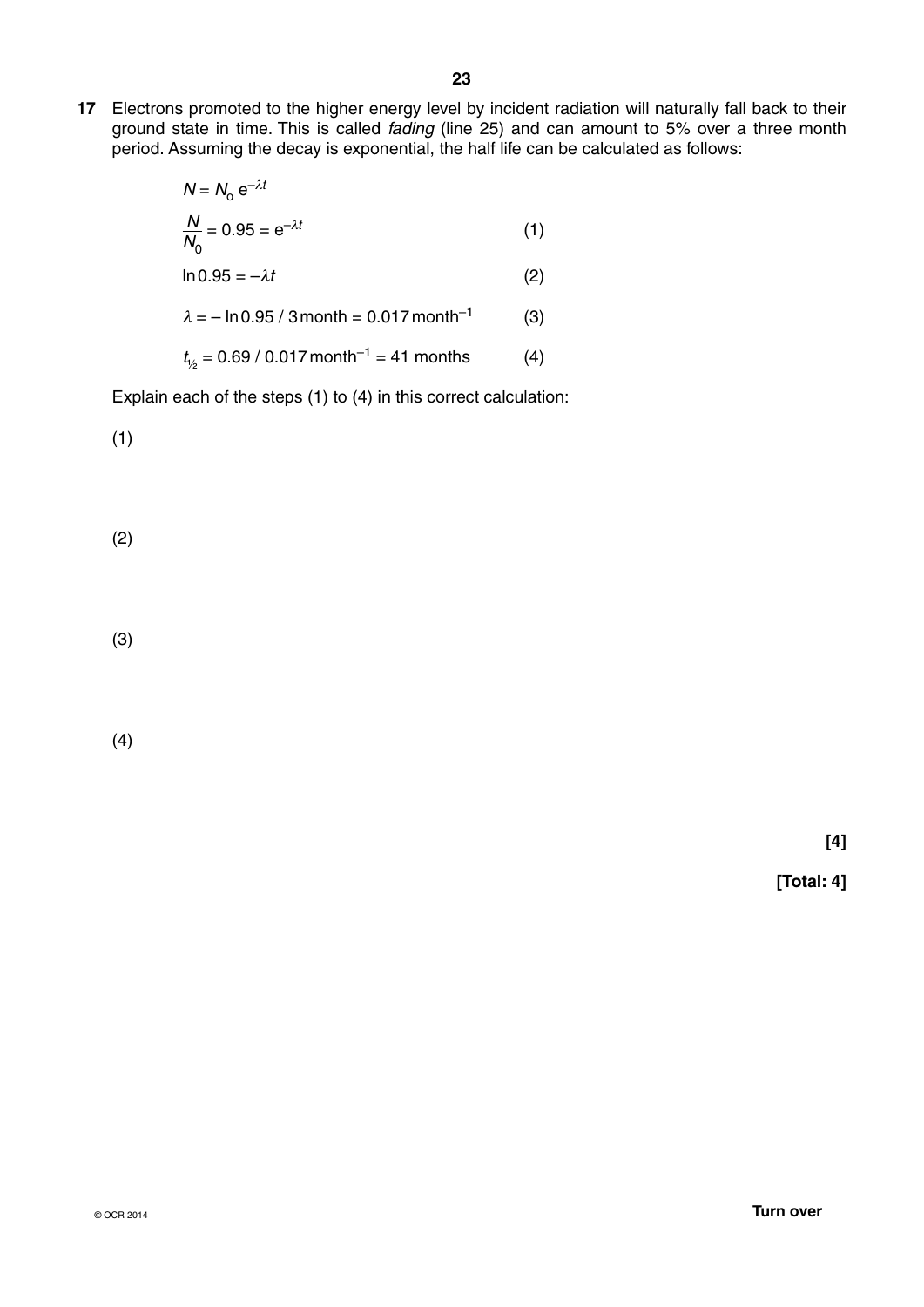**18** During the TLD reading process, the photons emitted from the heated LiF chips are detected by a sensitive photomultiplier tube (line 44 and Fig. 18.1 below). Electrons are emitted from the photocathode. Secondary electron emission from a series of dynodes along the tube produces a small but measurable current at the anode.



**Fig. 18.1**

 **(a)** The expression

 $eV = \frac{1}{2}mv^2$ 

can be used to calculate the speed with which the photoelectron reaches the +100 V dynode. State two assumptions necessary for this to be a valid calculation.

- **(i)** Assumption 1
- **(ii)** Assumption 2

**[2]**

 **(b)** Explain why electrons reaching the last dynode have approximately the same speed as those reaching the first dynode.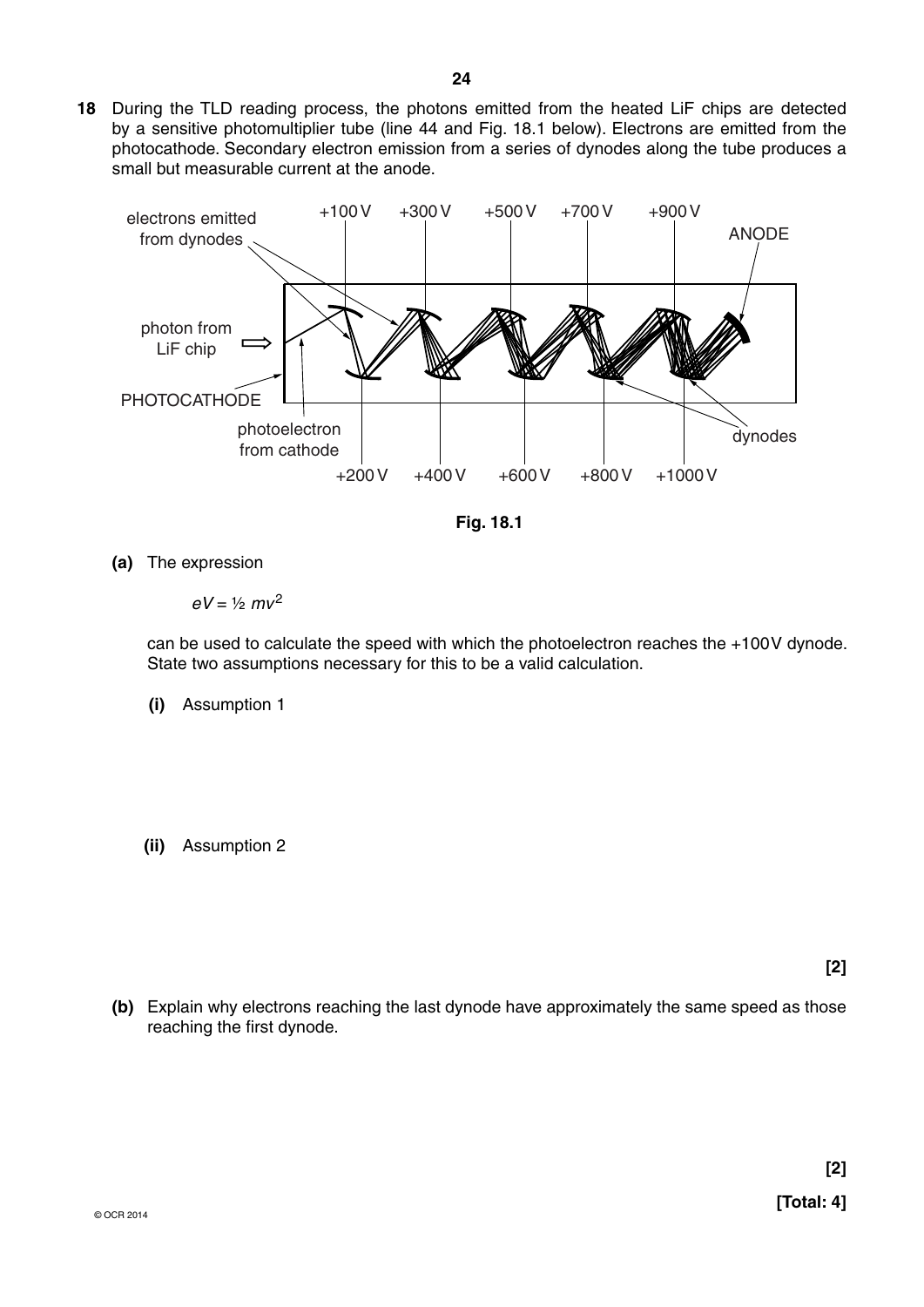- **19** Electrons reach the anode at the far end of the photomultiplier tube to produce a small current.
	- (a) For an anode current of  $5 \times 10^{-13}$  A, show that the number of electrons reaching the anode each second is about  $3 \times 10^6$ .

**electronic charge =**  $1.6 \times 10^{-19}$ **C** 

**[2]**

 **(b)** If three electrons are emitted from each dynode for each incident electron, calculate the number of electrons per second that must be incident upon the first dynode.

number of electrons per second = ................................s–1 **[3]**

**[Total: 5]**

## **END OF QUESTION PAPER**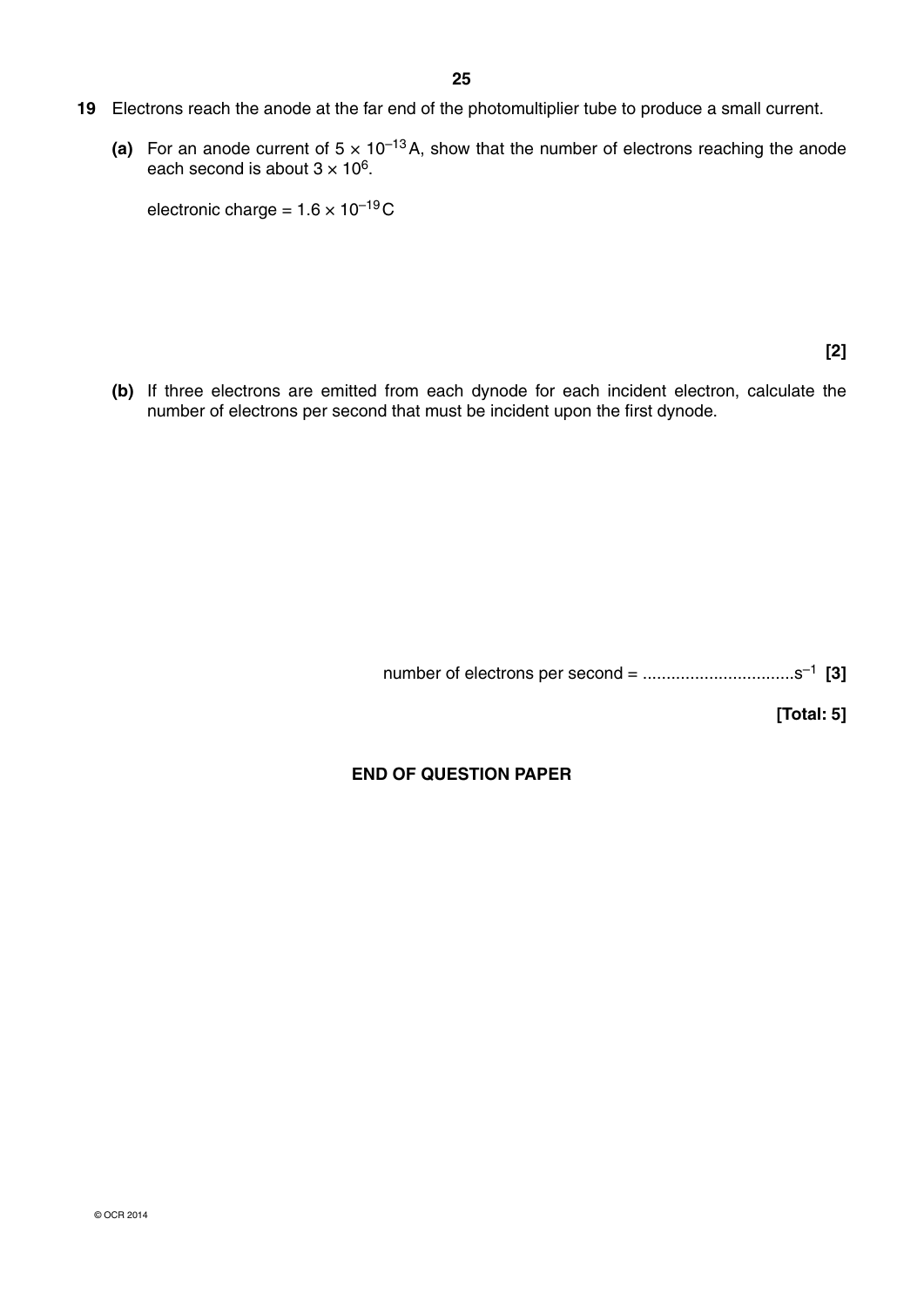| <b>ADDITIONAL ANSWER SPACE</b> |  |
|--------------------------------|--|
|                                |  |

If additional answer space is required, you should use the following lined pages. The question number(s) must be clearly shown in the margins.

© OCR 2014